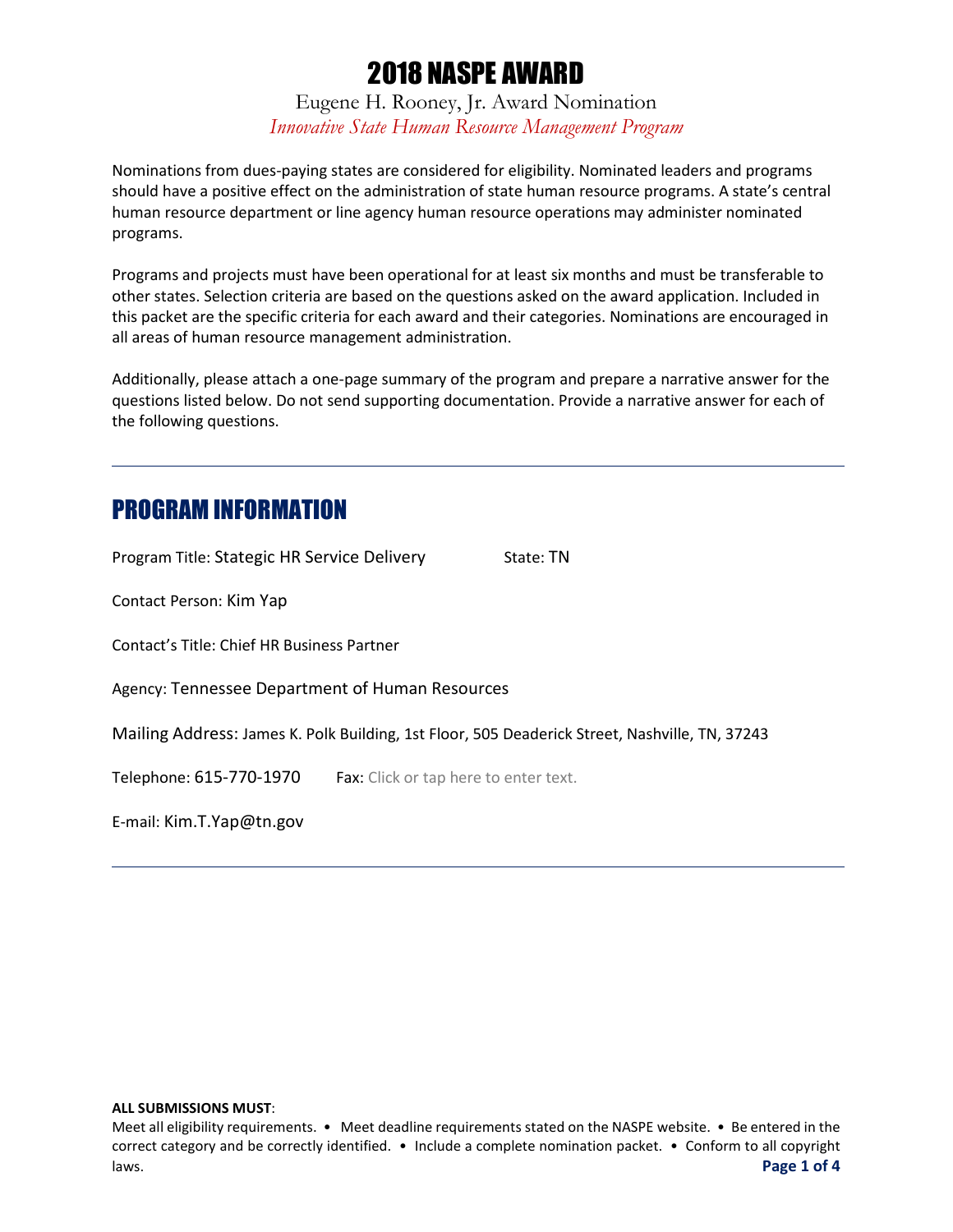Eugene H. Rooney, Jr. Award Nomination *Innovative State Human Resource Management Program*

# NOMINATOR INFORMATION

Nominator: Rebecca Hunter Title: Commissioner

State: TN Agency: Tennessee Department of Human Resources

Telephone: 615-532-7920 Fax: Click or tap here to enter text.

E-mail: Rebecca.Hunter@tn.gov

# DETAILS

1. Please provide a brief description of this program.

Strategic HR Service Delivery is transforming the State of Tennessee HR function from a decentralized, administrative role to a strategic partner role by centralizing transactions in DOHR to increase the capacity of agency HR business partners to focus on strategic HR priorities. The initiative provides an enhanced and more efficient HR experience for employees, managers, and agency HR professionals, enabling leaders to identify the critical HR and Talent Management priorities that need to be addressed to achieve long term business objectives.

2. How long has this program been operational (month and year)?

DOHR is implementing a rolling schedule to transition all 23 cabinet agencies to the new model by February 2019. Currently, 50% of agencies are in transition, and they have expressed that Strategic HR Service Delivery provides greater opportunities for HR to be a strategic business partner with agency executive teams, making significant contributions to organizational success.

3. Why was this program created? (What problem[s] or issues does it address?)

Strategic HR Delivery was established to address the growing need to modernize the HR function for the State of Tennessee and accelerate the implementation of state-of-the-art, strategic HR and TM practices across the enterprise. The pending number of retirements, along with anticipated challenges of recruiting and retaining millennials, demonstrated a need to proactively focus on strategic HR initiatives to drive long-term success in recruiting, retaining, and rewarding a talented workforce.

4. Why is this program a new and creative method?

### **ALL SUBMISSIONS MUST**:

Meet all eligibility requirements. • Meet deadline requirements stated on the NASPE website. • Be entered in the correct category and be correctly identified. • Include a complete nomination packet. • Conform to all copyright laws. **Page 2 of 4**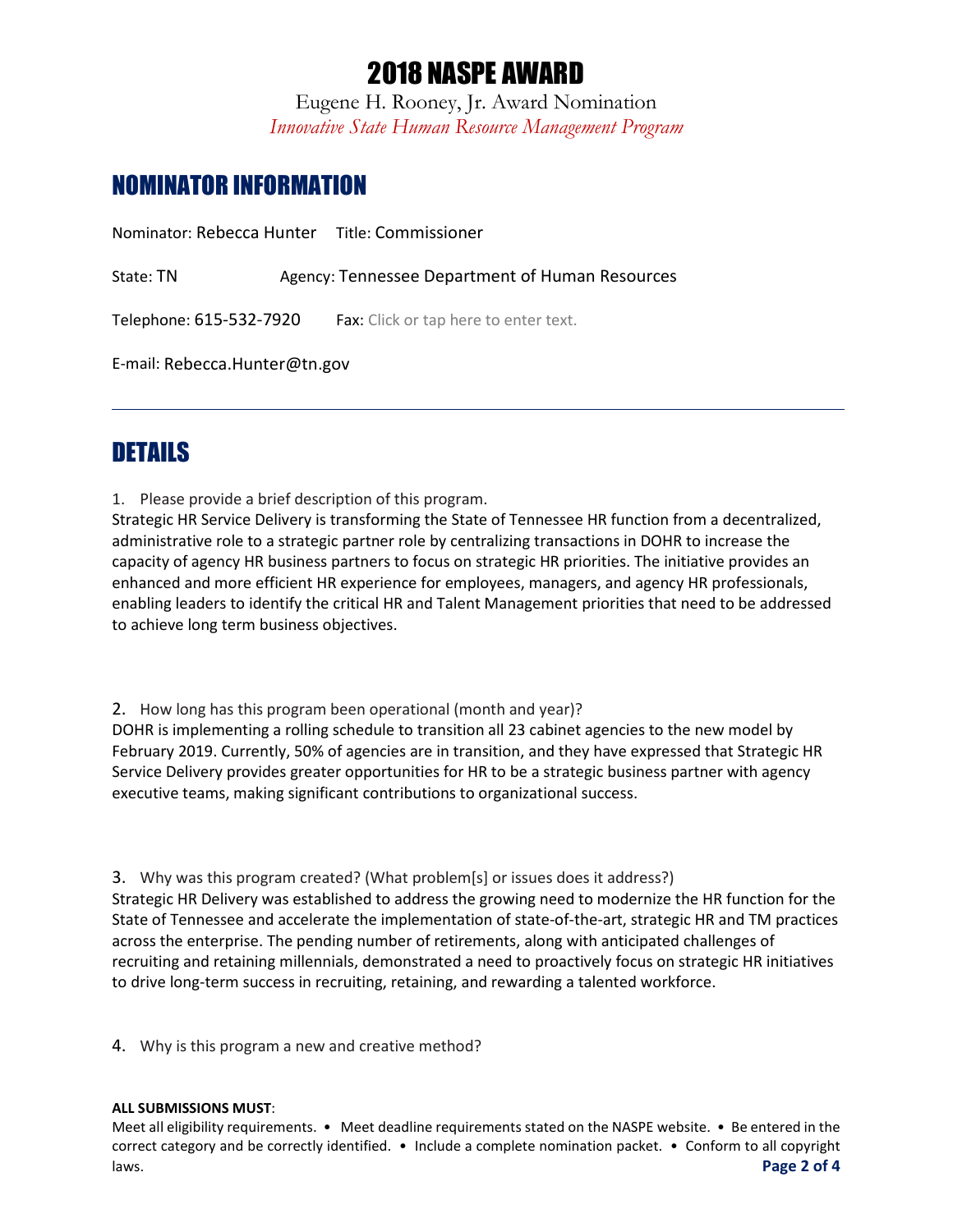## Eugene H. Rooney, Jr. Award Nomination *Innovative State Human Resource Management Program*

State HR directors have traditionally been focused on transactions and compliance. By streamlining transactions and creating a platform for HR strategy to be a focus in state government, Strategic HR Service Delivery proves to be a creative approach to drive state-of-the-art employment practices. Additionally, DOHR employed innovative methods to drive the success of Strategic HR Delivery, including the creation of detailed transaction process maps, surveys to identify strategic needs in each agency; a centralized Service Center to field HR related iquiries from state employees and applicants to create additional capacity for agency HR teams; a DOHR "Strategic HR toolkit" to help connect our internal DOHR services, such as learning and development and strategic business planning, with broader strategic HR priorities; and a Service Partnership Agreement (SPA) identifying key performance metrics to guarantee clear expectations around excellent service under the new Strategic HR Business model.

5. What was the program's startup costs? (Provide detailed information about specific purchases for this program, staffing needs and other expenditures, as well as existing materials, technology and staff already in place.)

Strategic HR Delivery is a cost neutral program. In fact, the program's expected operational improvements, including a 75% expected reduction in HR errors and rework and an increase in transactional accuracy rate from 84% to 96%, has a potential cost savings of \$1.5M - \$4M in recurring funds.

### 6. What are the program's operational costs?

Strategic HR Delivery was launched entirely with existing DOHR materials and staff. As part of the centralization initiative for transition to the shared service Strategic HR Services Delivery model, DOHR expects to gain approximately 78 new employees, who will transfer from other cabinet agencies over Calendar Year 2018 - 2019. The funds established for these employees will move from the transitioning agency budget to the DOHR budget.

### 7. How is this program funded?

There are no additional costs for this program other than DOHR staff and general opperating costs for the agency.

As an Internal Service Fund agency, DOHR's funding sources are primarily from billing agencies monthly for the services provided to those agencies based on the number of established positions.

| 8. Did this program originate in your state? $\boxtimes$ |  |
|----------------------------------------------------------|--|
|                                                          |  |

9. Are you aware of similar programs in other states?  $\boxtimes$   $\Box$ If yes, how does this program differ?

### **ALL SUBMISSIONS MUST**:

Meet all eligibility requirements. • Meet deadline requirements stated on the NASPE website. • Be entered in the correct category and be correctly identified. • Include a complete nomination packet. • Conform to all copyright laws. **Page 3 of 4**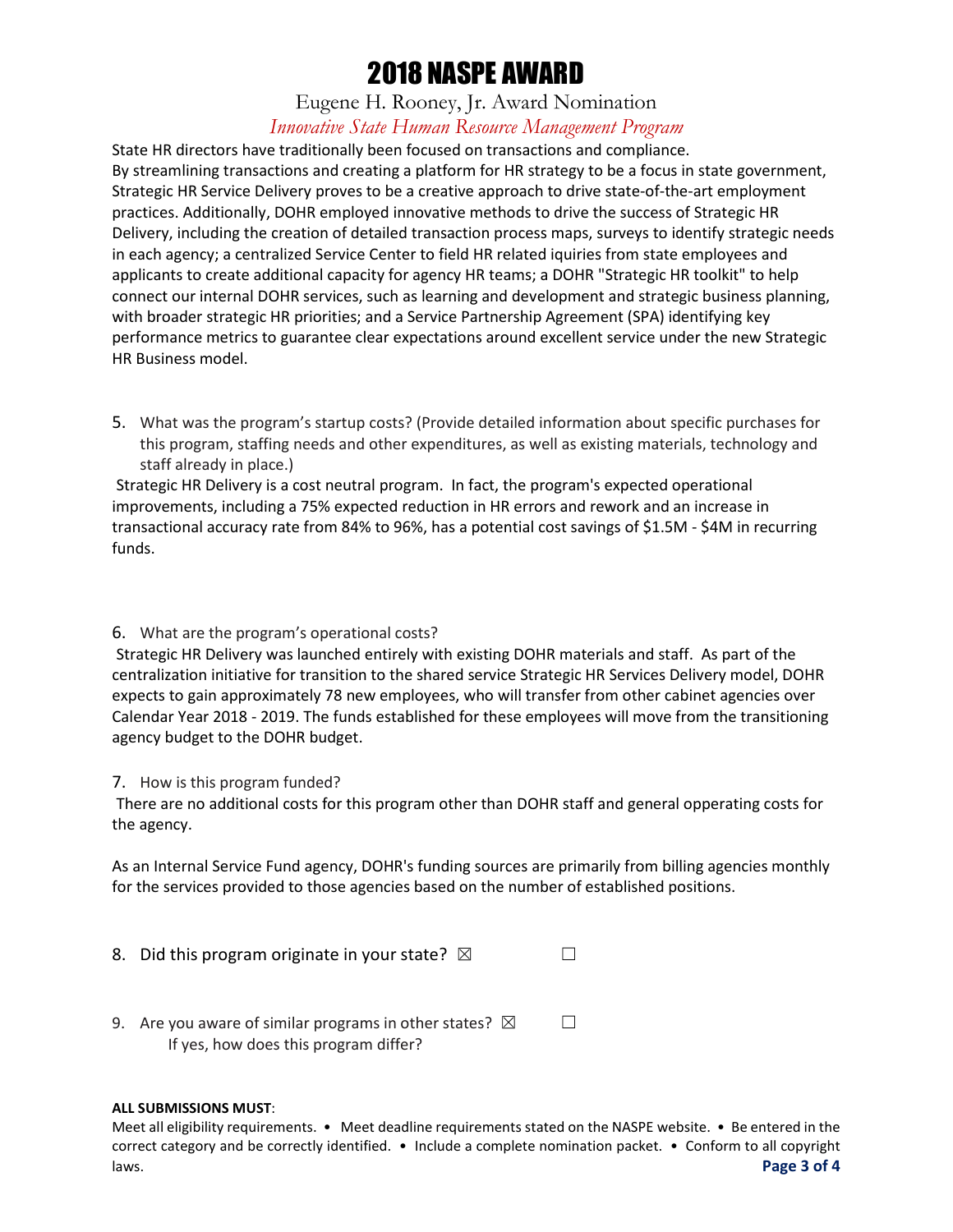### Eugene H. Rooney, Jr. Award Nomination *Innovative State Human Resource Management Program*

It's our understanding that other states have issued Executive Orders to centralize HR. In contrast, DOHR configured a model that is being widely accepted due to our collaborative and transparent approach. Based on feedback from Cabinet about the relationships they've developed with their HR Directors, Tennessee focused on enabling the directors to increase their focus on strategic HR inititatives. Through the listening tour we conducted, we obtained buy-in on centralizing HR transactions and routine inquiries as a method to not only provide consistent, repeatable processes across the enterprise, but to increase the capacity of the directors to focus on strategic HR. A strength of the model is it is configurable based on the strategic HR & TM needs of the agency as identitifed through a one-page survey of senior executives and leaders. The survey results provide the necessary data for the HR Business Partner to create action steps to implement the HR strategy for their agency.

### 10. How do you measure the success of this program?

Strategic HR Service Delivery is measured through the transactional accuracy rate, processing speed, vacancy time-to-fill, and customer satisfaction. DOHR completes a Service Partnership Agreement (SPA) contract with each transitioning agency that commits us to performance measures related to quality, time, and productivity. Quarterly check-ins are held with each agency customer to review performance measures and explore opportunities for continuous improvement.

The success of increasing the agency focus on strategic HR initiatives is measured by the development and implementation of agency-specific strategic plans customized to address specific needs. Agency needs are identified through "customer" surveys of departmental executives and managers, internal HR business partners, and HR teams. Survey results are reviewed and validated during a facilitated discussion with agency senior leaders. Commonly identified needs include recruitment, retention, employee development, and succession planning. Because each agency has the opportunity to identify and select specific strategic HR priorities, additional agency-specific measures can be selected to evaluate the success of individual strategic initiatives, such as engagement surveys, climate surveys, or retention and turnover rates.

### 11. How has the program grown and/or changed since its inception?

Changes since inception of the program reflect the collaborative nature of Strategic HR Service Delivery. Two changes are especially significant to the project scope. First, the original design involved full centralization of all HR functions for the state. As that design plan began to finalize, the DOHR Commissioner and Deputy Commissioner conducted a listening tour of executive cabinet-level agency leaders. Many executives noted that they would willingly give up transactional activity; however, they valued their senior HR leaders as business partners and trusted advisors to help them achieve their agency missions. With this in mind, the program was modified to centralize transaction processing, while keeping the senior HR leader and strategic staff reporting to the agency. Second, the original program design did not include centralization of "protected leave" transactions such as FMLA, workers' compensation, or the State's Sick Leave Bank. However, during the listening tour, executives of several large agencies indicated that they would willingly give up the burden of managing such requests. As a result, the initiative expended to also centralize the bulk of protected leave transactions and tracking.

### **ALL SUBMISSIONS MUST**:

Meet all eligibility requirements. • Meet deadline requirements stated on the NASPE website. • Be entered in the correct category and be correctly identified. • Include a complete nomination packet. • Conform to all copyright laws. **Page 4 of 4**